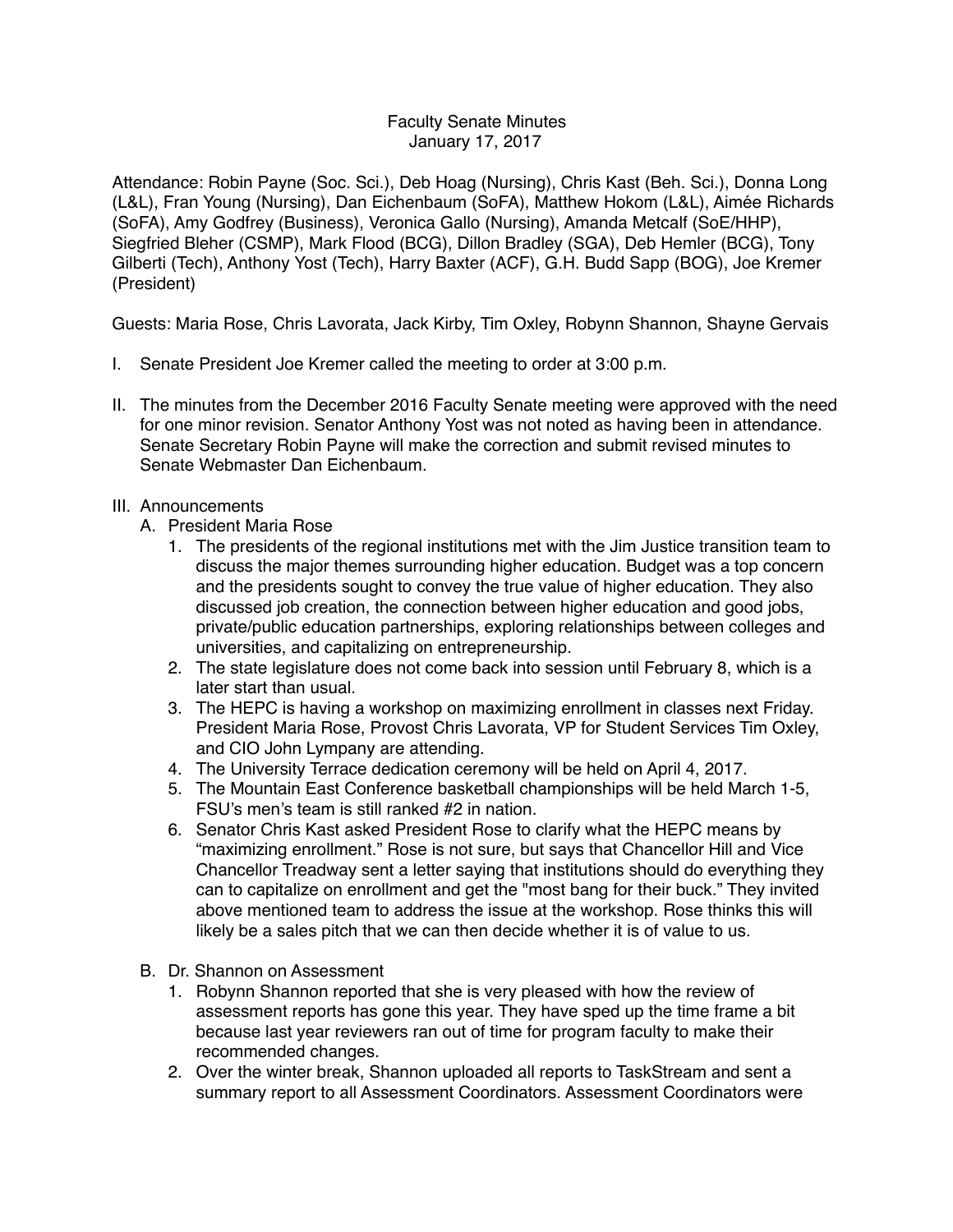asked to follow up with program faculty regarding the reviewer's recommendations and to find out what support they need. Shannon will follow up with Assessment Coordinators at the end of this month.

- 3. There were more peer reviewers than ever this year, but they are still determining whether it's better to have fewer people, perhaps with a stipend, to do this or to have as many as possible. They are veering towards the latter with hopes that we can all learn more about the process this way.
- 4. From now on the Critical Friends will be called the Institutional Assessment Council. They will have a more formalized structure, but composition of group and functions remain the same.
- 5. It is not too late to register for the opening luncheon to discuss the *What Matters Most* workshop process. Fliers will be circulated regarding the workshop plans.
- 6. Shannon shared some of the results from NSSE-FSSE surveys from last spring. A copy of the summary results that was shared with the Deans and the President's Cabinet was given to Senate President Joe Kremer. Shannon shared the following highlights with the Senate:
	- a) About 2300 students were sampled with 575 responses. This was a 25% response rate, which was higher than or the same as comparison groups.
		- (1) 53% completed the survey on mobile devices.
		- (2) 52% of first year students and 56% of seniors are first generation students. This is 10 points higher than the comparison group.
		- (3) FSU chose two topical modules: academic advising and learning with technology. Results in those two modules were as follows:
			- (a) FSU students ranked "quality of interactions with academic advisors" and "quality of interactions with other administrative offices" higher than did the comparison group.
			- (b) 85% of first year students rated their overall experience as "excellent" or "good."
			- (c) 53% of seniors reported that they had completed or were currently in an internship or field experience. These results are higher than any of the three comparison groups.
			- (d) Seniors rated advisors significantly higher than FSU's comparison group in five separate areas of academic advising.
			- (e) 50% of seniors in sciences and math have engaged in research with a faculty member.
			- (f) 87% of seniors preparing for careers in Social Service professions have participated in service learning projects.
			- (g) 97% of faculty report they talk with students about career plans.
			- (h) 80% of faculty reported that their courses emphasize applying facts, theories, or methods "very much" or "quite a bit."
			- (i) 70% of faculty reported their courses emphasize analysis.
			- (j) 92% of faculty reported their courses are structured to emphasize critical thinking and analysis.
			- (k) 70% of faculty reported that their courses are structured towards requiring job- or work-related knowledge and skills.
			- (l) 85% of faculty advisors reported that listening to their advisees concerns was "very important."
	- b) Shannon stressed that these results are all part of a bigger picture that help us know who our students are as well as student and faculty perceptions of what is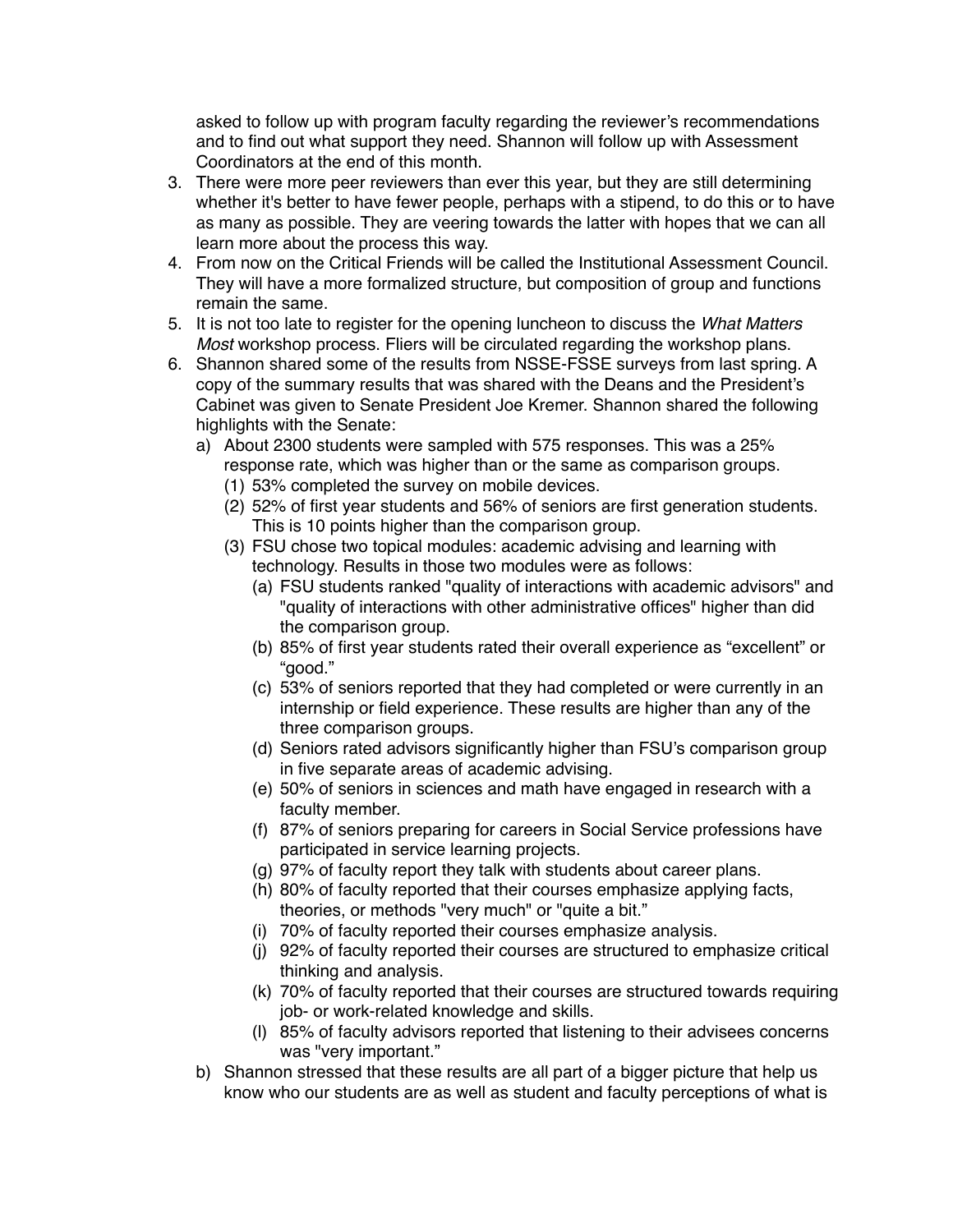going on in the classroom.

- C. Registrar -- Shayne Gervais
	- 1. Senate President Joe Kremer stated that at the last Faculty Senate meeting there were questions regarding changes to the registration process. Registrar Shayne Gervais was invited to share more information regarding proposed changes.
	- 2. Gervais began by sharing the good news that registration errors have dropped by over 1/3 in the last two years. During his first term, there were 200 missing grades, but last fall there only 50. He thanked faculty for working hard to get this information entered in a timely matter.
	- 3. Regarding the proposed changes to the registration process, Gervais pointed out that nearly 50% of students are given priority registration despite the fact that only two groups — students affiliated with the military and students with disabilities — are legally required to have priority status. In addition, one reason that registration dates have been spread out has had to do with technological limitations regarding load restrictions that no longer exist. Therefore, he proposes to change the process to make priority registration more meaningful. He therefore proposes to shift priority to graduating seniors in order to help students move towards degree completion. Providing this incentive will likely improve the university's completion rates, which are lower than they should be.
	- 4. Towards this end, Gervais has proposed to Academic Affairs as well as the Admissions and Credits Committee to allow graduating seniors to register on the first Monday of the registration period with subsequent windows opening every two days. The goal is not to disenfranchise priority groups so much as it is to emphasize that graduating seniors are the top priority. Having applied for graduation will be the indicator for who qualifies for this priority window.
		- a) Gervais noted that the university is also moving towards an on-line application process for graduation.
	- 5. In light of faculty concerns regarding the length of time between registration windows, Gervais stressed that two days is just his recommendation. He is not wedded to that interval and is happy to confer with faculty about what might constitute an appropriate time frame. While faculty are most concerned about how this will affect advising, Gervais argues that the shift will help to create a culture change at the university with students eventually adapting to seek out advising prior to registration beginning.
	- 6. Fran Young asked Gervais if the time period given for the waitlist notifications can be extended from 24 hours to 48 hours, but Gervais warned that extending the time period would disadvantage other students on the waitlist. Gervais used this question to remind faculty that waitlisting is now an option during registration. If students are on the waitlist and a spot opens up, they receive an email notification and have 24 hours to register for the course before the spot is made available to the next student on the waitlist.
	- 7. Harry Baxter asked if there can be an end date for registration. Gervais pointed out that even now, with the spring semester officially underway, there are many students who have not yet registered. Leaving things open helps to defray a massive rush during the add/drop period.
		- a) Baxter also stressed his concern that even though students are told that they can and should come in for advising early that very few do so. As a result, faculty are sure to feel the crunch in the event that the registration windows are reduced.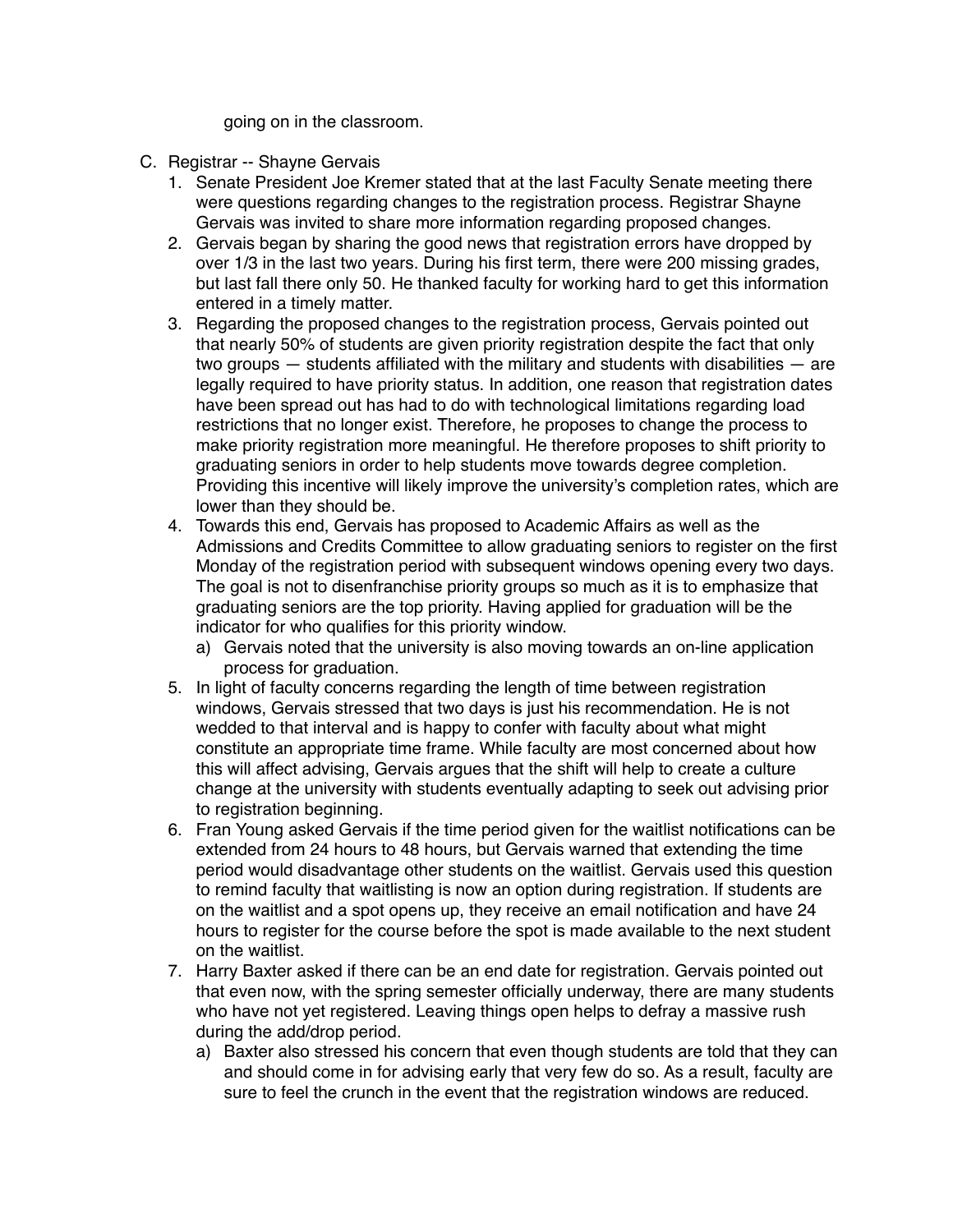Gervais agreed that this could be a problem, but noted that the campus culture is only as old as the student population. With a new system in place, the culture will shift within a few semesters. This has been the case with the implementation of the DegreeWorks program.

- b) Deb Hemler asked Gervais to clarify how narrowing the windows would accomplish these objectives. Gervais explained that it will help streamline the process and allow his office to more quickly predict the need for different sections or course changes. More predictability and better baseline data will subsequently help with retention.
- c) Donna Long said that there would be many ways to facilitate the shift to earlier advising.
- d) Chris Kast asked if reducing the window of time for registration would enable faculty to more effectively reach out to students who had not yet registered, since they could be identified earlier.
- e) Deb Hemler noted that the earlier the class schedule is available the earlier faculty can begin to advise. Another issue, however, has to do with graduating seniors who do not register early but then require an independent study or a capacity override when courses required for their major are full. She asked if it was possible to prevent some of those courses from filling up with students not in need of the class yet. Gervais said that it is possible to place level restrictions on courses to alleviate this situation.
- f) Gervais again stressed that giving priority to graduating seniors will send a strong message that FSU takes progress towards degree completion very seriously. Faculty agreed that prioritizing graduation was a positive move.
- g) Mark Flood asked Gervais to clarify the completion rate. Gervais said that ours — 35% completion rate over six years — is similar to that of a community college. The numbers are skewed, however, by the fact that some students don't "graduate" from an AS program en route to their bachelor's degree or that some students complete a program, but come back for more classes or a different program, thus delaying their graduation.
- D. Harry Baxter ACF
	- 1. The legislative event is scheduled for Thursday, January 26 from 4:00-6:00 p.m. in the Falcon Center conference rooms. Baxter will send out information and requests that faculty contact him with ideas for what is needed to increase college-going rate, to get more students to graduate, etc. He will put those items on the agenda.
		- a) Donna Long asked if the speed networking format is still being used. Baxter confirmed that it is.
		- b) President Rose noted that the rooms are reserved, but more information is needed regarding the room configuration. She will ensure that refreshments are provided.
		- c) Dan Eichenbaum asked which legislators have accepted the invitation. Baxter reported that as it currently stands, Senator Prezioso, Delegate Caputo, and Delegate Longstreth have accepted. Other senators and delegates will be reached out to as well.
	- 2. The next ACF meeting is Friday, February 3. The ACF is trying to meet with Gov. Justice that day or later.
	- 3. The PEIA Finance Board met on December 1. They approved a plan but have not shared information about what, exactly, the plan is.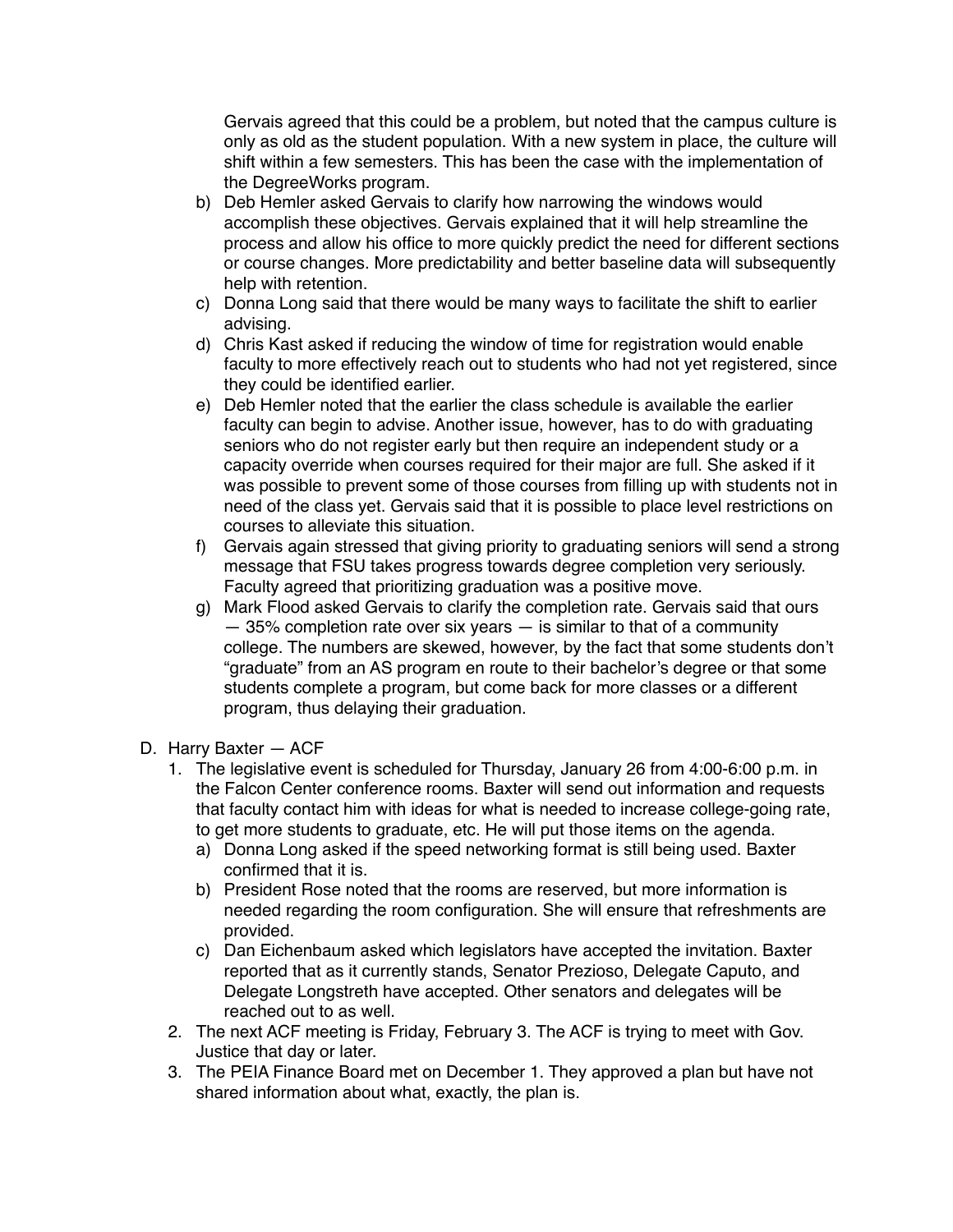- E. Dillon Bradley SGA
	- 1. There has not been an SGA meeting yet this semester, so SGA has no official report.
	- 2. Bradley shared the news that Daphne Ryan, the other SGA representative, was absent from the meeting because she is attending the presidential inauguration with a group of Social Sciences students from FSU.
- F. Budd Sapp BOG
	- 1. According to a press release related to the presidential search, there were 28 applicants from 18 states. Eight of the applicants were from WV. The pool has been narrowed down to twelve and on Tuesday, January 24 and Thursday, January 26 the BOG will conduct Skype interviews with the semi-finalists. From there, they will extend campus invitations and the list of finalists will be publicized with opportunities for feedback. They hope that the campus interviews will occur in early February with the final selection made by early April.
	- 2. An ad hoc committee, with Sapp as the chair, has been formed to provide faculty feedback has convened. Other members include Robert Baker, Veronica Gallo, Galen Hansen, Erin Hippolyte, Chris Kast, Mike Ransom, Greg Noone, Chuck Shields, John O'Connor, Albert Magro, and Ashley Tasker. The committee members were asked by Sapp to provide their top three priorities for the search. He is happy to share the list, but common themes included valuing faculty, taking the university to "the next level," and communication and transparency. Committee members also stressed the importance of the presidential candidates to possess knowledge about fundraising, public relations skills, and to have ideas regarding enrollment and retention.
		- a) Sapp shared these priorities with the BOG. The BOG took into account these suggestions and, along with the list of qualifications provided by HR, ranked each candidate on various criteria on a scale of 0-2. They then ranked the candidates in total.
		- b) In determining his own ranking, Sapp took into consideration the fact that faculty want somebody who has advanced through the ranks of academia, has faculty experience, and possesses an earned doctorate. His top choices reflected these desires.
		- c) During the Skype interview, the committee will ask five to six questions and leave time for the candidate to ask questions or share further information about themselves.
			- (1) Members on the ad hoc committee have expressed their desire for questions regarding experience with fundraising and lobbying and how this will help at FSU; how to deal with resource constraints and budgeting experience in regard to increasing revenue and reducing costs; how the candidates would describe their five year plans or vision for the university; what the candidates see as the top three concerns facing FSU; and how they would propose to create a system of shared governance/building rapport/trust/cooperation.
				- (a) The ad hoc committee's proposed questions have been shared with the BOG and Cindy Curry.
			- (2) The BOG does not plan to release what the official questions will be, but they did share a sample set. Sapp believes that the suggestions of the ad hoc committee were incorporated.
		- d) Sapp believes that there was a a good applicant pool with very well-qualified candidates in accordance with what the faculty seem to want.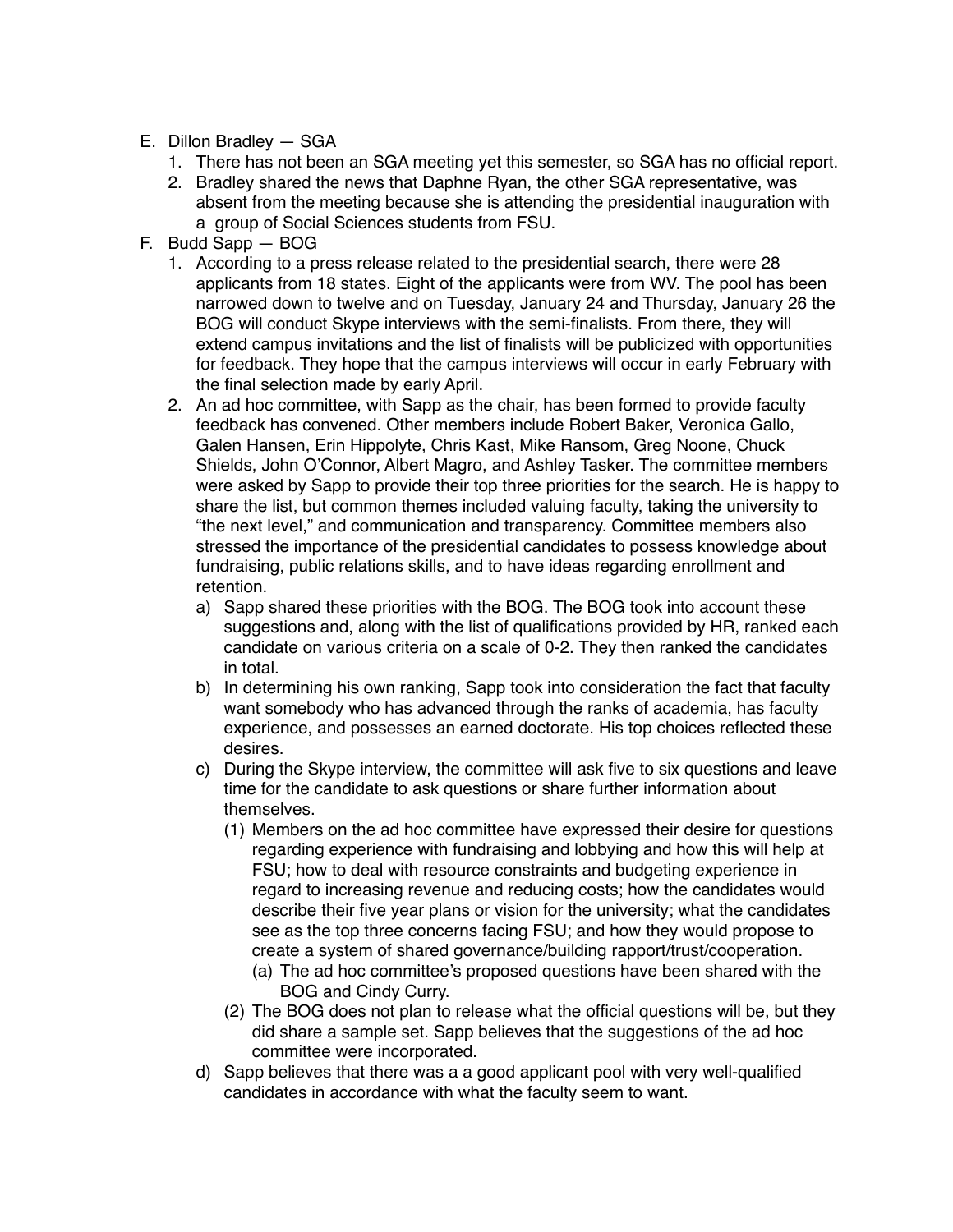- e) It has not yet been determined how many candidates will be brought to campus, but Sapp has stressed faculty desires to see at least four candidates on campus.
- f) Chris Kast and Mike Ransom have agreed to help develop a survey for faculty to provide feedback on candidates invited to campus. They will provide an aggregate report of faculty responses to each candidate.
- g) Chancellor Hill is an ex officio member of the search committee and is present at all meetings in order to ensure all policies and procedures are being followed. Chancellor Hill has said that this has been done so far and he has shared FSU's process with other institutions because he thinks we've established a good process for moving forward with such searches in the past.
- 3. Senate President Kremer thanked Sapp for his hard work on this and Chris Kast for volunteering his expertise regarding the surveys.
- 4. Bob Mild asked if Cindy Curry will ask the questions during the preliminary Skype interviews. Sapp noted that it has not yet been determined who will ask the questions. Mild expressed his concern that during past searches, committee members would occasionally interject during the interview. For purposes of uniformity, Mild stressed the importance of having the same person ask the questions of all candidates as well as the importance of managing time so that all questions are asked/answered and that the candidates have time to ask questions of their own. This is the only way to ensure that the process is fair to all candidates.
	- a) In light of these concerns, Sapp added that somebody had asked Chancellor Hill if they were allowed to ask follow-up questions during the interviews. Hill said that they could so long as they did so within the time frame allowed for responses.
- 5. Chris Kast asked if there was a fair amount of consensus in winnowing the applicant pool from 28 to 12. Sapp said that it wasn't overly difficult because of some of the criteria regarding faculty experience, administrative experience, and the earned doctorate automatically brought the pool down to 18 or 19 eligible candidates. From there, they were able to further narrow the pool to 12 candidates. He noted that the next cut will likely be more contentious.

## IV. Unfinished Business

A. There was no unfinished business.

- V. New Business
	- A. There was no new business.
- VI. Open Forum
	- A. Matt Hokom shared that the Department of Language and Literature discussed the issues brought up at the last Faculty Senate meeting regarding the academic calendar. That unit recommends rolling back the start date for the fall semester by one week and keeping the spring semester the same. They drafted a department resolution to that effect.
		- 1. Chris Lavorata stated that this issue is already on her "to do" list. The Fall 2017/ Spring 2018 calendar is already set, but we can entertain changes for the next academic year.
			- a) Classes will begin Monday, August 14 and finals week will end on Friday, December 8.